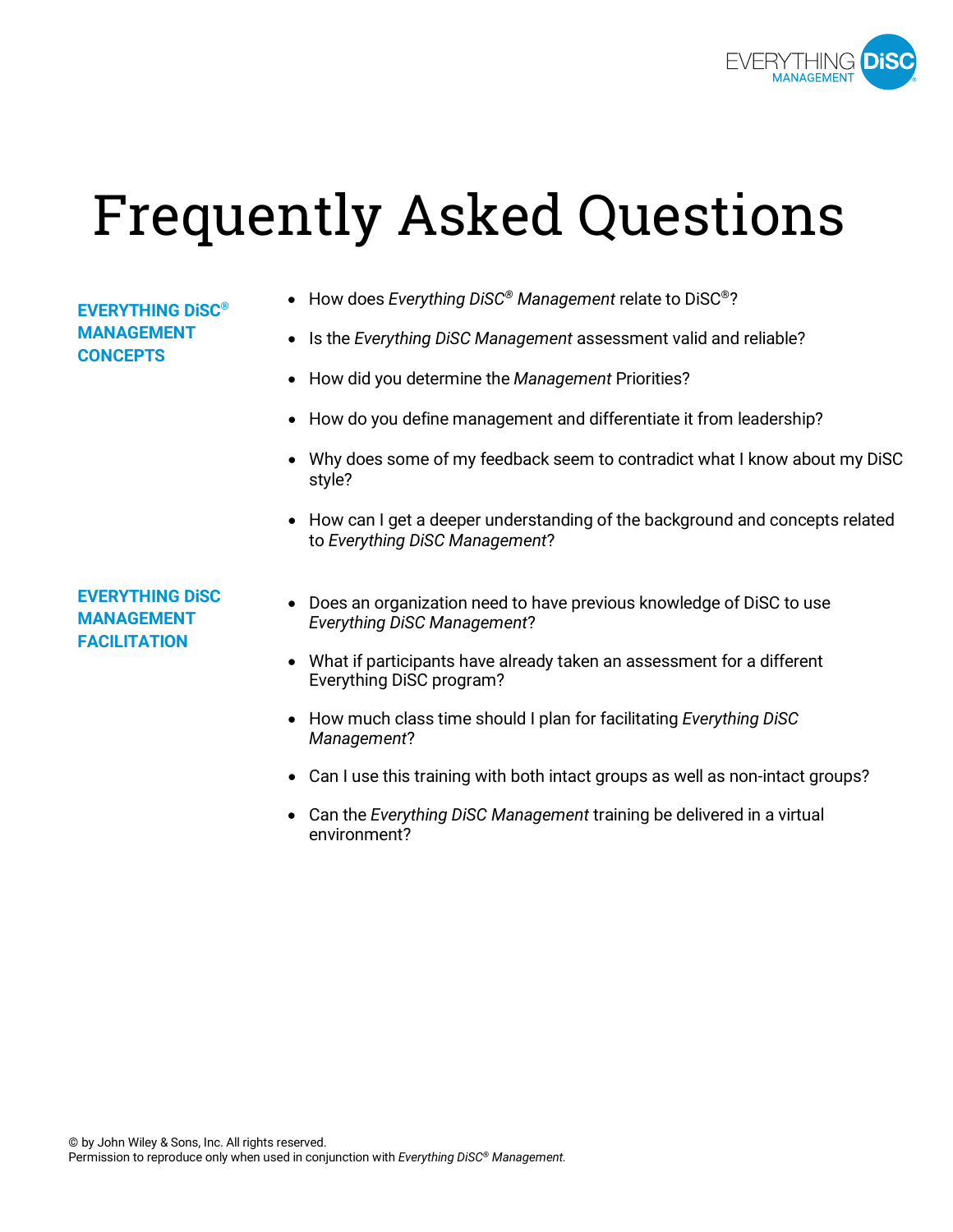

## **EVERYTHING DiSC® MANAGEMENT CONCEPTS**

#### **How does Everything DiSC Management relate to DiSC®?**

Everything DiSC® profiles traditionally provide narrative feedback with a particular area of focus such as interacting with colleagues, selling to clients, or leading a team. Due to the nature of management hierarchy, the focus of *Everything DiSC® Management's* feedback must be multidirectional, providing you with not only specific information about working with individuals you manage, but also about being managed by your supervisors. While still aligning with our cornerstone principle that all DiSC® styles are equally valuable, *Everything DiSC Management* helps you easily navigate otherwise complicated relationships of managing and being managed by people, each with their own behavioral and communication preferences.

## **Is the Everything DiSC Management assessment valid and reliable?**

Yes. In fact, we only publish Everything DiSC products that have surpassed our strict testing standards and have been proven effective through our iterative design process. *Everything DiSC Management* is one of a number of assessments within the Everything DiSC family of products. This assessment builds on over 40 years of DiSC research and knowledge. Specific information related to validity and reliability is available in the *Everything DiSC Research Report* and the *Everything DiSC Research Manual* (in English).

#### **How did you determine the Management Priorities?**

First, we used the existing DiSC model research to derive the priorities of managers with different DiSC styles. Next, we collected data to evaluate these hypotheses. From this research, a model of the *Everything DiSC Management* priorities was developed. Both managers and employees were then asked to rate how important they felt various management tasks were for a manager. The *Everything DiSC Management* model accurately reflects real-life management environments and is useful for understanding various approaches to management. More information is available in the *Everything DiSC Research Report* and the *Everything DiSC Research Manual* (in English).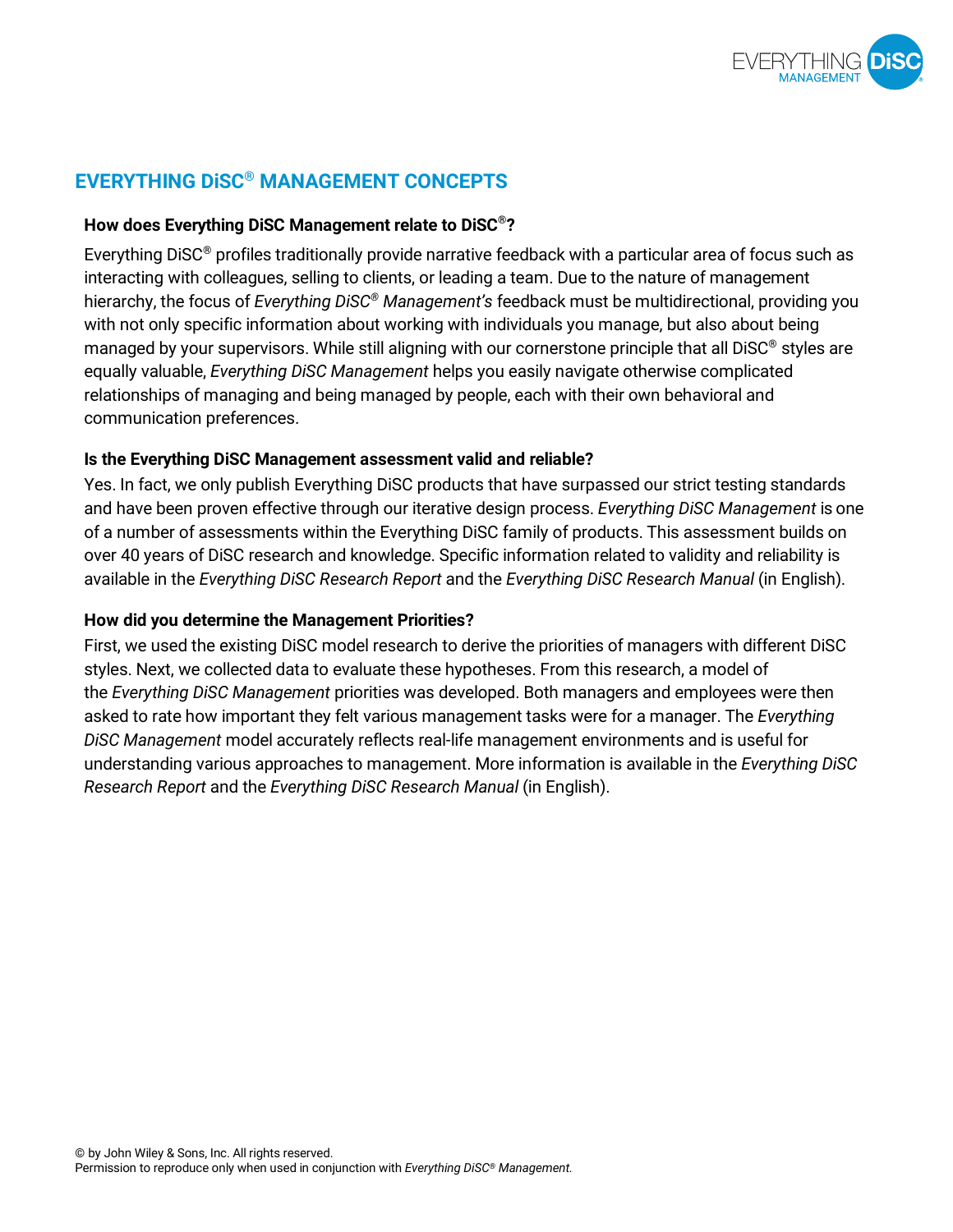

#### **How do you define** *management* **and differentiate it from** *leadership***?**

A basic Internet search of *management* and *leadership* yields a vast number of results and you will find that there are as many definitions for *management* and *leadership* as there are experts in the field. In developing *Everything DiSC® Management*, we conducted an analysis of experts in the field to identify the broadest commonalities between definitions. From this, we defined management as bringing out the best in the individual people you manage on a *one-to-one* basis. Leadership, on the other hand, deals more with *one-to-many* scenarios. Thus, leadership definitions focus on bringing out the best in an organization or a collection of people. As you might imagine, the two have overlapping skill sets; however, each requires unique skills. *Everything DiSC® Management* focuses on understanding your own management style, directing and delegating others, providing motivating environments, developing others, and working more effectively with your own manager. In each of these areas, managers will learn to be more effective in *one-to-one* professional relationships.

#### **Why does some of my feedback seem to contradict what I know about my DiSC® style?**

There may be times when a person's report and narrative feedback do not seem consistent with characteristics typical of their DiSC® style. For instance, we know that two people with the D style are not identical. This is because the D style is multidimensional and, therefore, contains correlated but separate elements such as forcefulness, directness, and tough-mindedness. There are times when an individual may demonstrate only two out of three of these characteristics and still be classified as a D style. Unexpected behaviors or priorities outside of the typical characteristics of a DiSC style help reflect the depth of a person's individual personality. The *Everything DiSC Supplement for Facilitators* can help you identify these unexpected behaviors and is available for any Everything DiSC profile.

## **How can I get a deeper understanding of the background and concepts related to Everything DiSC® Management?**

For resources such as research reports and coaching tips and tools, refer to the *Everything DiSC Management* Help and Resources links in the Support Materials folder on the USB drive of the *Everything DiSC Management Facilitation Kit*. In addition, you may find detailed information in the *Everything DiSC Research Manual* (in English). Our new, first-in-class learning platform, MyEverythingDiSC, also offers many opportunities to learn more about research and theory of the Everything DiSC model. Here you'll find ways to continue to use and learn from DiSC® on a daily basis. Ask your Authorized Partner or account manager for more information on how to access MyEverythingDiSC.